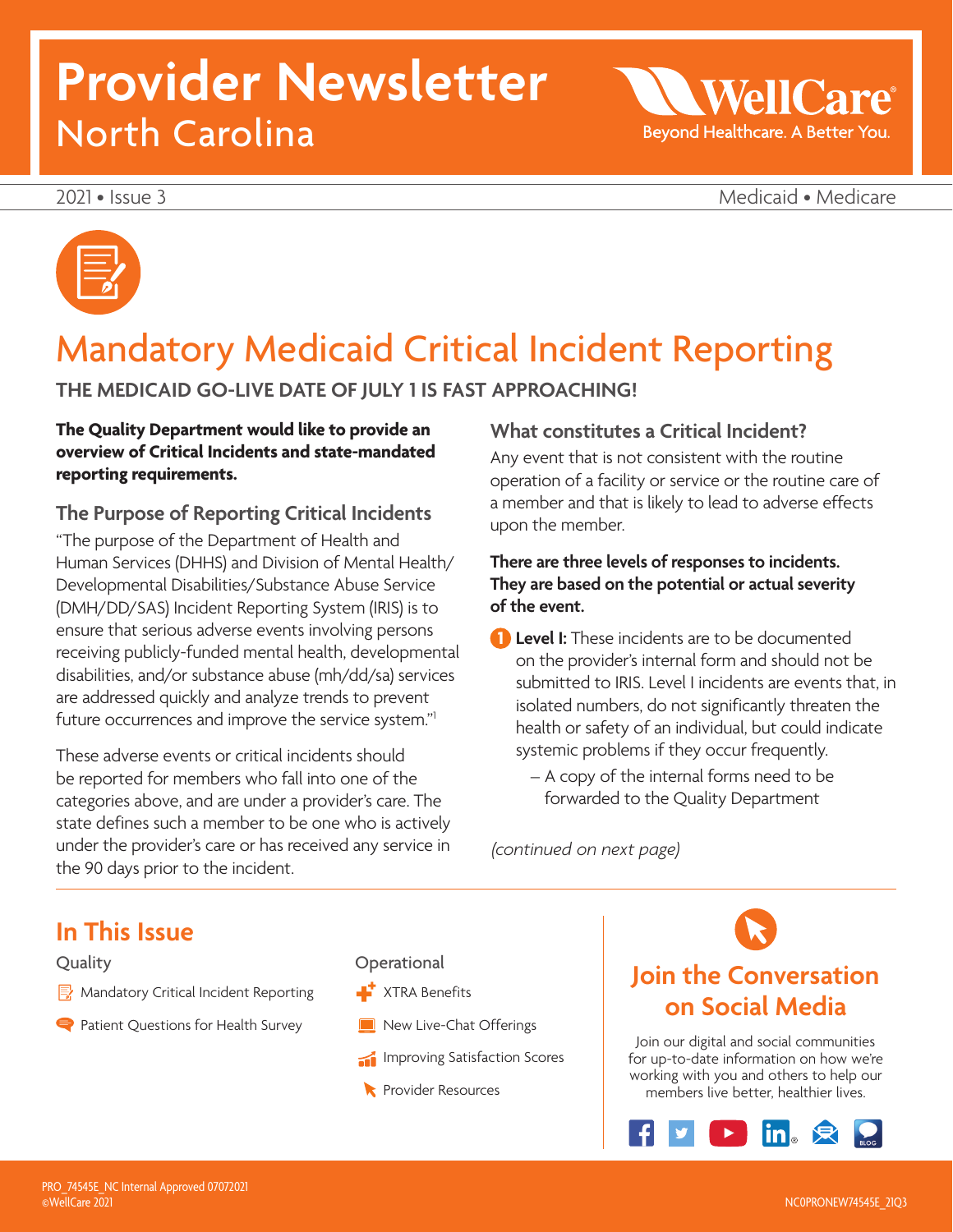

# Mandatory Medicaid Critical Incident Reporting Continued

 **2 Level II:** These are any incidents that involves a member's death due to natural causes or terminal illness. It also includes incidents that result in a threat to a member's health or safety, or a threat to the health or safety of others due to the member's behavior.

**– Incident must be entered in IRIS within 72 hours** 

**3 Level III:** These include any incident that results in:

- 1. Death, sexual assault or permanent physical or psychological impairment to a member
- 2. A substantial risk of death, or permanent physical or psychological impairment to a member
- 3. A death, sexual assault or permanent physical or psychological impairment caused by a member
- 4. A threat caused by a member to person's safety
- **All Level III Incidents must be entered in IRIS within 72 hours**

In addition, any **Level III** incidents that occur while the member was receiving service or on the provider's premises also require a formal internal review to be initiated by the provider within 24 hours of the incident. This is according to the guidelines provided by DHHS.

If for any reason, the provider does not have all of the facts about an incident, any known facts must be reported in IRIS within 72 hours. If the provider obtains additional information related to the incident, the provider must update the original report and submit it within one business day of becoming aware of the new information.

#### **Where to Enter a Critical Incident**

The IRIS website is **<https://iris.dhhs.state.nc.us/>** Please enter any **Level II** or **III** critical incidents here as they occur.

#### **Questions or Concerns?**

This is a high level overview of critical incidents. Level I incidents also require you to notify the Quality Improvement Department.

If you would like assistance in entering an incident or have questions, please contact a Quality Improvement Specialist at: **[SM\\_Quality\\_Department@wellcare.com](mailto:SM_Quality_Department@wellcare.com)**, or call **984-867-8723.**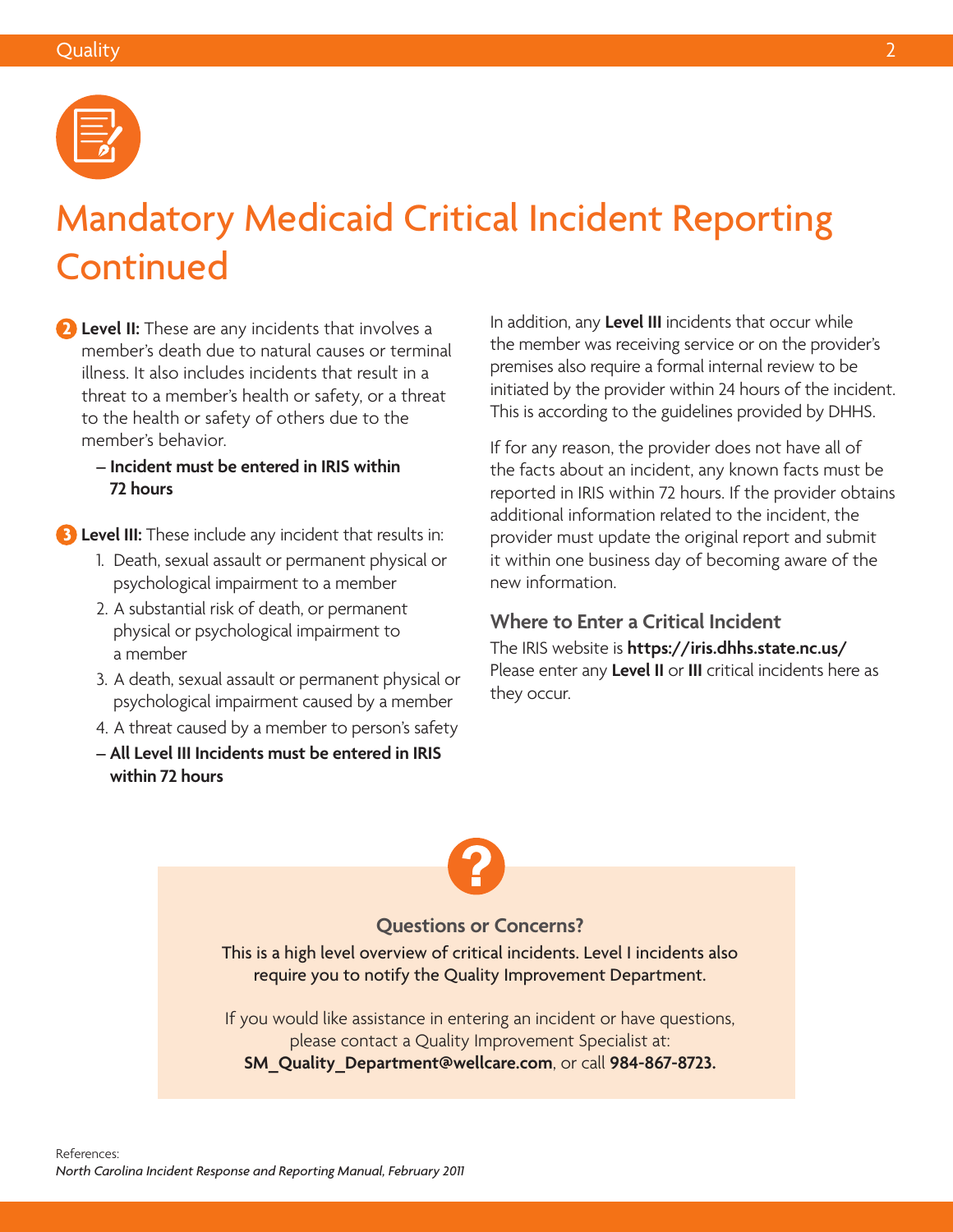

# Important Patient Questions for the Health Outcomes Survey

**QUALITY CARE STARTS WITH A CONVERSATION! YOU CAN HELP IMPROVE OUR PATIENT'S HEALTH AND SURVEY OUTCOMES. TAKE SOME TIME TO DISCUSS THE FOLLOWING:** 

Quality care starts with a conversation! You can help improve our patient's health and survey outcomes. You may not be aware that the CAHPS survey includes questions for members to self-report whether specific health and wellness topics were discussed during their provider visits.

**Specifically, those questions include the following topics:** 

### **Physical Activity and Exercise**

**Bladder Control** – many women (and men) do not proactively mention bladder control issue with their providers, so we recommend asking about this specifically during wellness checkups

- **Overall feeling of health and wellbeing** including both physical and mental health, stress and anxiety, both during and after the current pandemic
- **Balance and Falls** patients are often embarrassed to mention falls to their providers, so asking about these may help lead to understanding of your patient's risk for falls and fractures

**Our Case Management team can assist you in managing your patient with these issues. The CM Referral Line can be reached at 1-866-635-7045**.

Sources:

- *[www.cdc.gov/nchs/fastats/obesity-overweight.htm](http://www.cdc.gov/nchs/fastats/obesity-overweight.htm)*
- *[www.dailymail.co.uk/femail/article-3440437/Doing-household-chores- burns-2-000-calories-week.html](http://www.dailymail.co.uk/femail/article-3440437/Doing-household-chores- burns-2-000-calories-week.html)*
- [www.consumer.healthday.com/senior-citizen-information-31/misc-aging- news-10/over-half-of-seniors-plagued-by-incontinence-cdc-689153.html](http://www.consumer.healthday.com/senior-citizen-information-31/misc-aging- news-10/over-half-of-seniors-pl)<br>• www.shellpoint.org/blog/2012/08/13/10-shocking-statistics-about-elderly-falls/<br>•
- www.shellpoint.org/blog/2012/08/13/10-shocking-statistics-about-elderly-falls/
-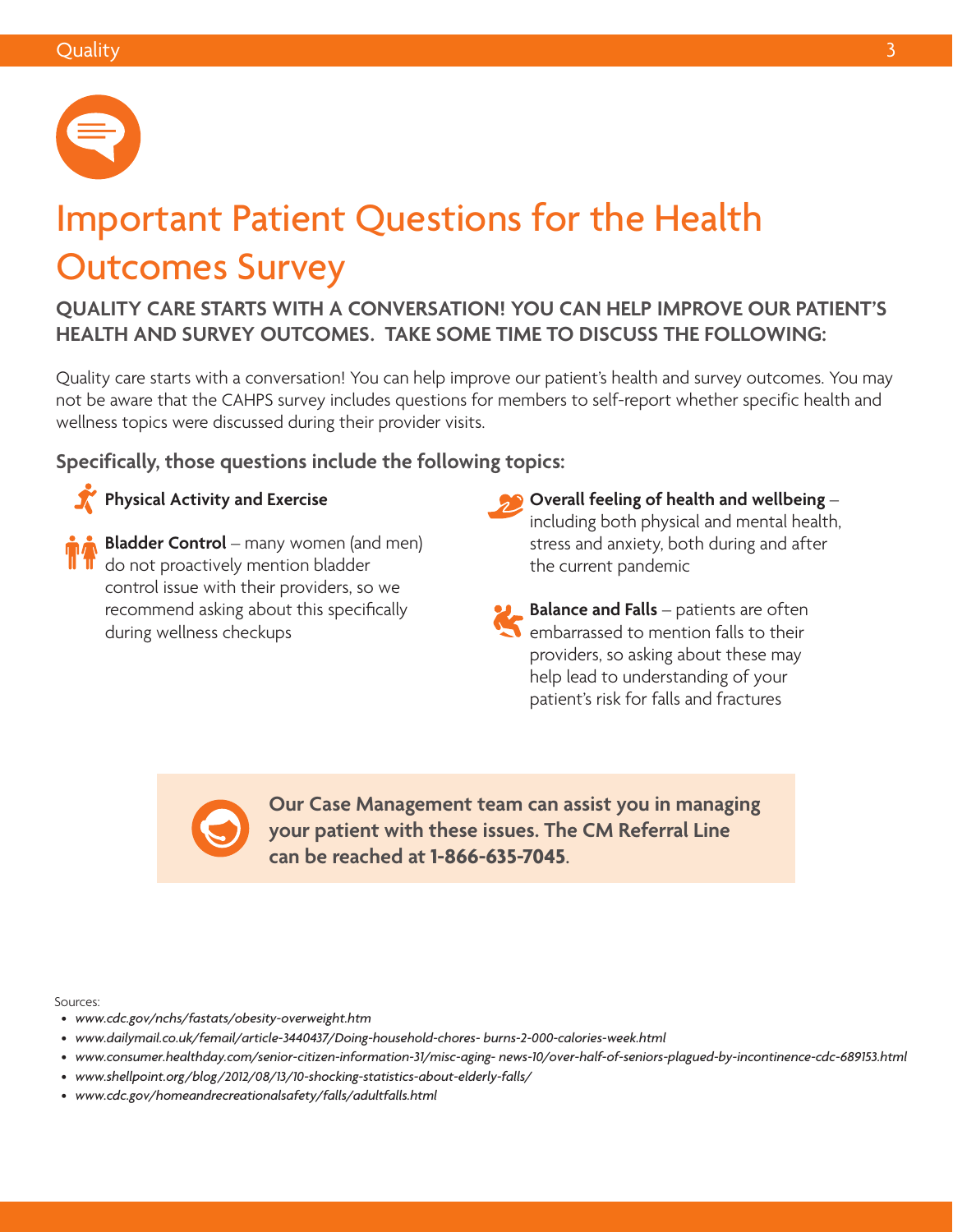

### XTRA Benefits

**EFFECTIVE JULY 1, 2021, WELLCARE OF NORTH CAROLINA IS OFFERING THE BELOW VALUE ADDED BENEFITS** 

**4-H Club –** Covers program costs for 4H club activities for members age 5-18; up to \$10 per member, annually.

**Acupuncture –** Provides members 21 and over unlimited Acupuncture services, as medically necessary, with prior authorization.

**Caregiver Influenza Vaccine –** Covers the cost of the influenza (flu) vaccine for caregivers of plan members who live in the same house, and are not eligible for reimbursement from another insurer

**Art Therapy –** Provides 10 Art Therapy sessions, per calendar year, to Aged, Blind, and Disabled (ABD) members for cancer treatment, emotional abuse, and post-traumatic stress disorders (PTSD), based on medical necessity.

**Baby Showers –** Provides pregnant members and/or new moms, ages 12 and older the chance to attend local community baby showers where they can receive gifts and tips for staying healthy, plus a chance to win a prize.

**Boys Scout –** Covers the cost of one (1) annual membership for members ages 5-18, and a free annual subscription to Boys' Life Magazine.

**Individual Therapy Sessions for Caregivers –** Provides individual counseling and therapy services for caregivers of active LTSS members to address caregiver burnout, emotional distress, and depression. PCP/ Treating physician prior approval required.

**Breast Pump –** Provides one (1) electric breast pump for every delivery, for members 12 and older, who were denied a breast pump through the WIC program.

**Carpet Cleaning –** Covers the cost of 2 carpet cleanings per calendar year, for qualified members with a diagnosis of asthma.

**Cell Phone Program –** Provides one (1) free smartphone per household. Includes 350 minutes of talk time, unlimited text messaging, and 3GB of data per month.

**Chiropractic Services –** Provides unlimited routine chiropractic services for manipulation of the spine; offering unlimited visits for members 21 and over, with physician referral and prior authorization.

**Circumcision –** Covers the cost of a routine circumcision procedure for members up to 6 months old

**Community Paramedics –** Paramedics and emergency medical technicians (EMTs) provide qualified members with weekly one-hour visits to perform basic medical tasks including tracking member vital signs, tracking medication adherence, monitoring and services beyond the roles of traditional emergency care and transport. Qualified members are limited to one hour per week (2 visit per week maximum).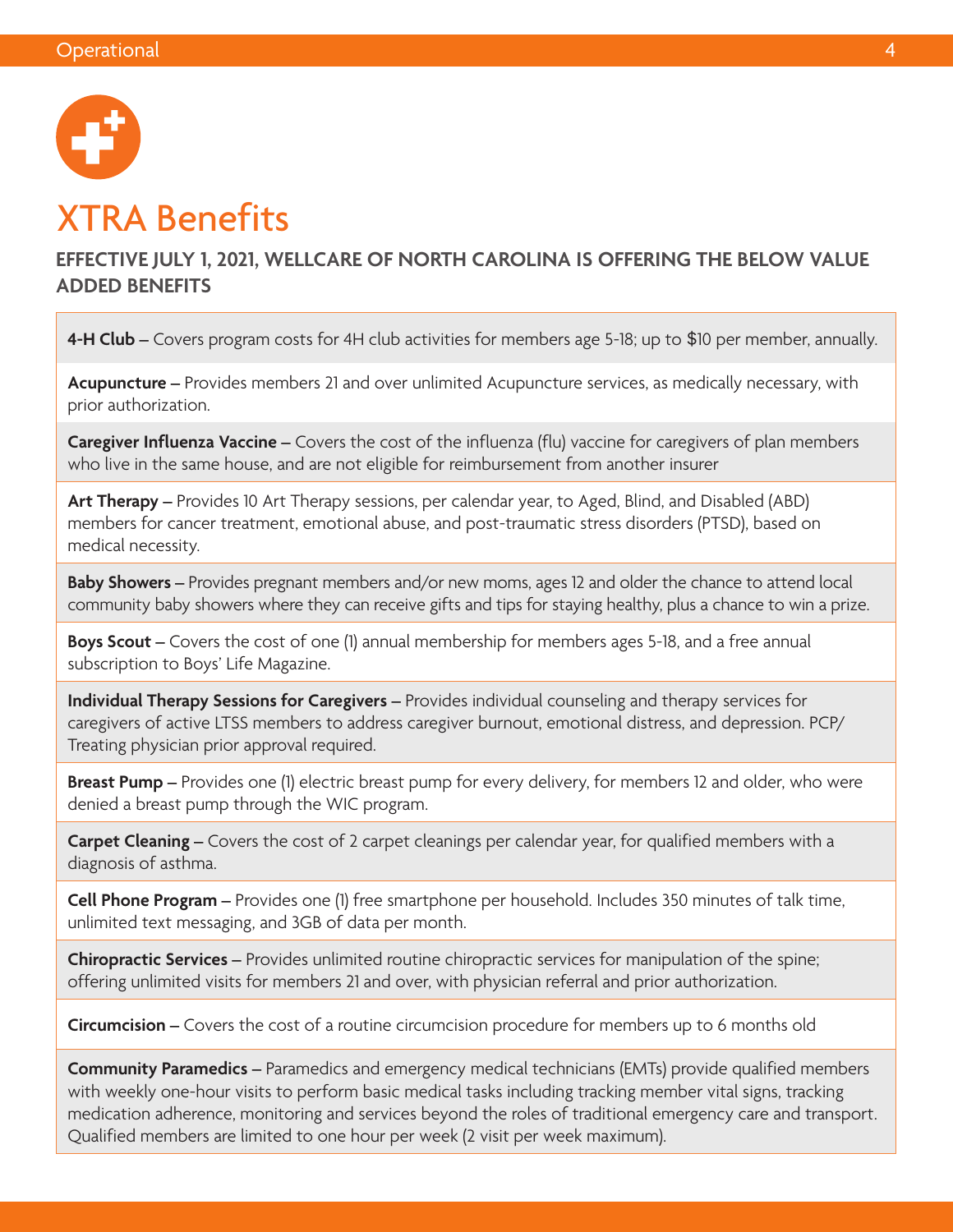

### XTRA Benefits Continued

**Curves Complete –** Covers the cost of a 3-month membership to Curves, for qualified members ages 12 and older, including one-to-one counseling with a health coach

**Diabetes Camp –** Covers the cost of an approved diabetes camp for qualified members ages 8- 17. Members will receive education and other health related resources to help with vision and diabetic needs.

**Diabetic Foot Care –** Provides routine Diabetic foot care for qualified members. Includes routine trimming of nails, corns and calluses at no cost.

**CVS Discount Card –** Members will receive a 20% percent discount on health related CVS pharmacy branded items. One (1) discount card will be mailed per household.

**Discount Card –** Swipe and Save provides members with a discount card upon attesting to an activity included in the Healthy Rewards Program (Current vendors including, but not limited to: CVS, Dollar General, Family Dollar, and Walgreens).

**Doula Program for Pregnant Teens –** Provides doula services for pregnant members ages 13-20, who lives in a group home or a home where there is minimal parental support with improving birth outcomes, reduced preterm births and improved prenatal care. Prior referral provided by Case Manager or a provider.

**Enhanced Hearing Benefit –** Covers the cost of a hearing aid, for members 21 and older, if medically necessary.

**Equine Therapy –** Provides 10 equine sessions per calendar year, for eligible members, age 6 and older with cerebral palsy and autism. Provider referral required.

**Girl Scouts –** Covers the cost of one (1) membership, per calendar year, for members ages 5-18, and covers the cost of an annual adult membership, which would allow the parent to be a troop leader and/or participate in other activities.

**Health and Wellness Coach –** Provides qualified members with access to online tools, email and chat with health professionals, coaching with diet and nutrition, weight-loss guidance at no cost.

**Healthy Kids Club –** Provides health tips and tools to kids (age 4-11) and their parents/caregivers/guardians to encourage immunizations and checkups

**Healthy Rewards Program –** Provides rewards, such as gift cards and e-gift cards, to members who complete specific preventive health, wellness and engagement milestones. Also, a \$75 maximum reward per member per fiscal year (July 1- June 30)

**HEPA Filter Vacuum Cleaner** – Provides a HEPA vacuum cleaner at no cost to qualified members with a diagnosis of asthma.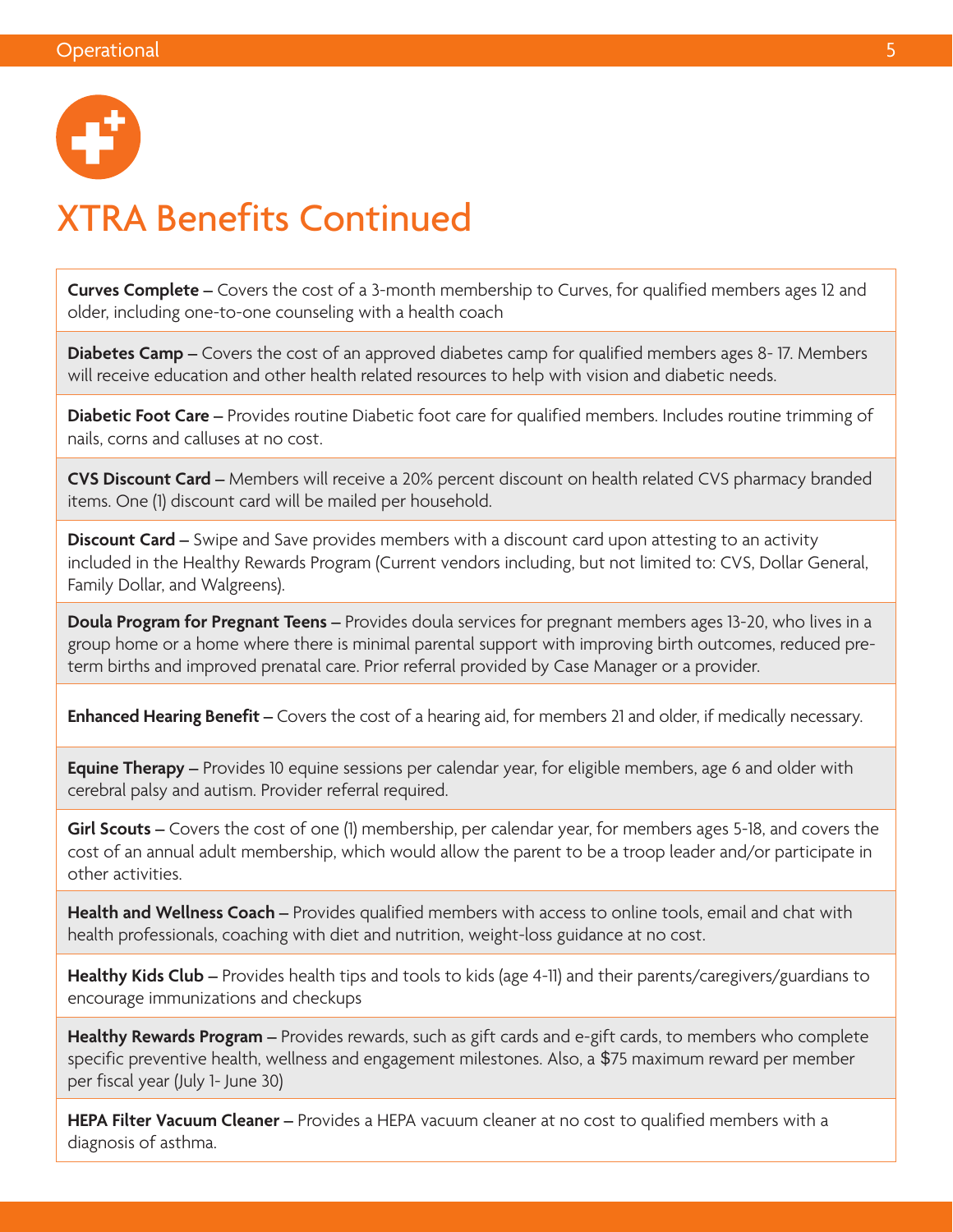

### XTRA Benefits Continued

**Home Delivered Meals –** Members are able to receive ten (10) meals for nutritional support.

*Prior authorization is required for members discharged from an inpatient hospital, rehabilitation or skilled nursing facility. Members may receive up to ten (10) meals per approved authorization.* 

**Hypoallergenic Bedding –** Provides eligible members who have a diagnosis of asthma with a \$100 allowance per member, per calendar year, for hypoallergenic mattress casings and pillow casings.

**Online Behavioral Health and Wellness Tools –** Provides online, confidential behavioral self-management tools for a variety of conditions, such as depression, anxiety, stress, sleep challenges, and substance abuse.

**New Moms Caregiver Exam (Wellness Visit) –** Provides new moms who lost Medicaid eligibility after they delivered to receive one (1) wellness exam, as long as their child remains enrolled with WellCare.

**Over-the-Counter (OTC) –** Provides \$10 worth of OTC items each month, per head of household. Sent by mail. No prescription required.

**Parent Support and Training –** Provides parents who have children with serious emotional disturbance (SED) and are at risk of out-of-home placement with training and support to ensure engagement and active participation of the family in the treatment planning process.

**Peak Flow Meter –** Provides qualified members with a peak flow meter to monitor and determine asthma symptoms. Prior authorization not required.

**Caregiver Pertussis Vaccine (whooping cough) –** Covers the cost of the pertussis vaccine (whooping cough) for caregivers residing in a household with a pregnant member. Caregivers must not be eligible for reimbursement from another insurer.

**Respite (Relief Camps) –** Provides caregivers with temporary rest and relief from caregiving for an active LTSS or ABD member. Includes additional respite days and respite locations to receive services (i.e., welcome rooms).

**Sports Physical –** Covers the cost of one (1) sports physical per calendar year, provided by a PCP or pediatrician, for children ages 6-18.

**Steps2Success –** Tutoring program covers tutoring services for members ages 16-21 who are preparing to take their GED. The benefit allows members to receive 12 tutoring sessions per year for a maximum of two hours per session. No subject limitation.

**Reading Scholarships –** Provides a reading scholarship to members who are in Pre-Kindergarten to 12th grade and want to improve their reading skills. Limited availability.

**GED Program –** Covers GED testing for members ages 16 and older to earn a high school diploma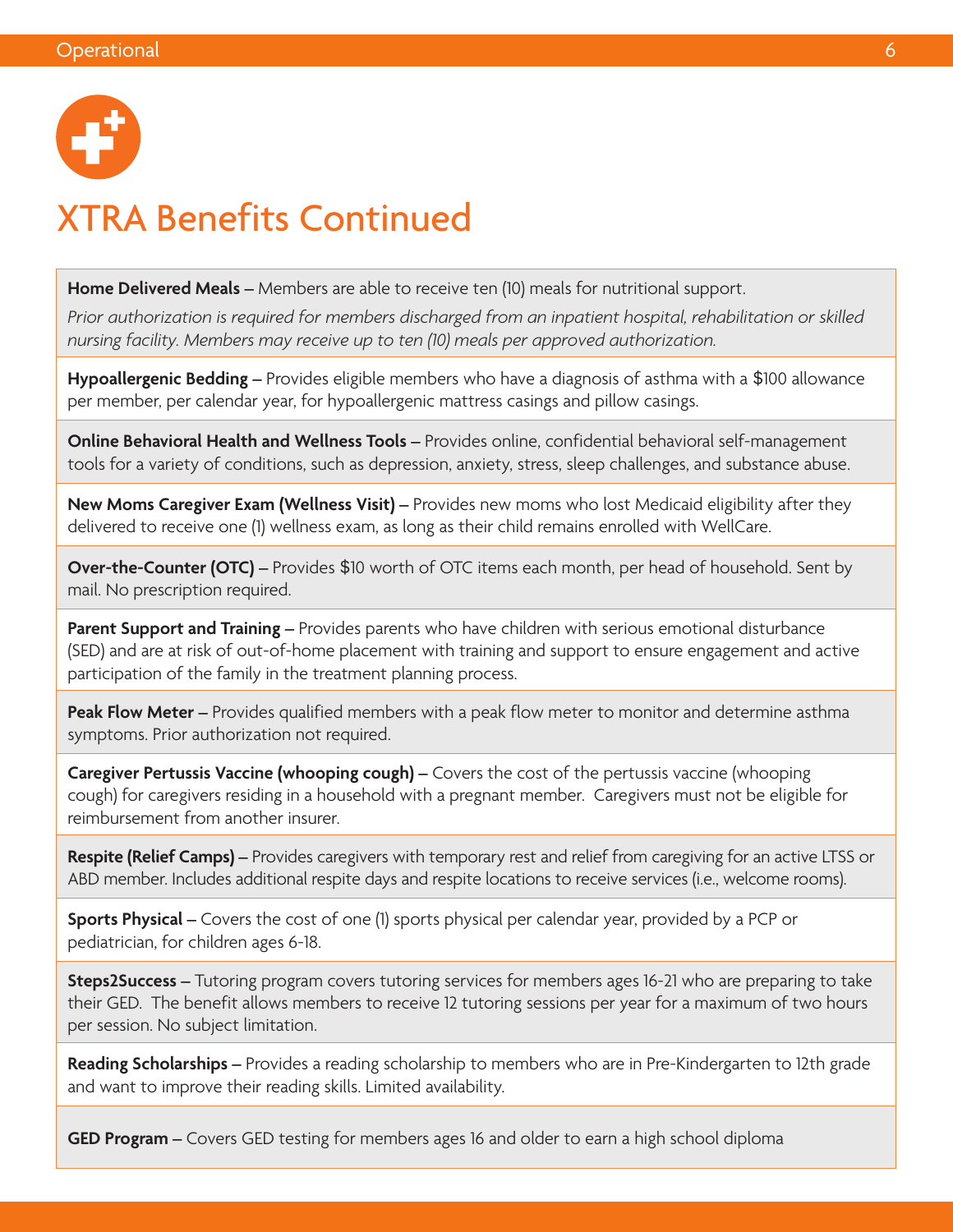

### XTRA Benefits Continued

**Stroller/Playpen Program –** Provides a free stroller, playpen, car seat, or 6 packs of diapers to pregnant members (12 and older) upon completion and attestation of at least 1 prenatal visit in the Healthy Rewards program

**Supplemental Transportation –** Provides transportation to WIC appointments, prescription pick-up, follow up doctor appointments, Methadone dosing or administration of other medications at Methadone clinics, Behavioral health inpatient or residential facility for parents not eligible for NC Medicaid to participate in family therapy.

**Also covers the cost for non-medical transportation to, educational classes and value added benefit places/ services (i.e., Curves and Weight Watchers). Will provide transportation to NC Health Choice members for covered services.** 

**Telecare Diabetic Management System –** Provides qualified members diagnosed of Type 2 Diabetes with a digital device that measures blood glucose and sends data to a WellCare Nurse, their provider or caregiver.

**Tobacco Cessation Program (Stop Smoking) –** Provides support to quit smoking, including a health coach and nicotine replacement, lozenges, patches or gum. Utilizing the state's Quit Line Program: 1-866-QUIT-4-LIFE (1-866-784-8454)

**Virtual Communities –** Provides an online forum for members and providers to discuss local events, health topics, community resources, etc.

**WW (formerly Weight Watchers) –** Covers the cost of a six-month membership for qualified members ages 13 and older and member will have a Health Coach.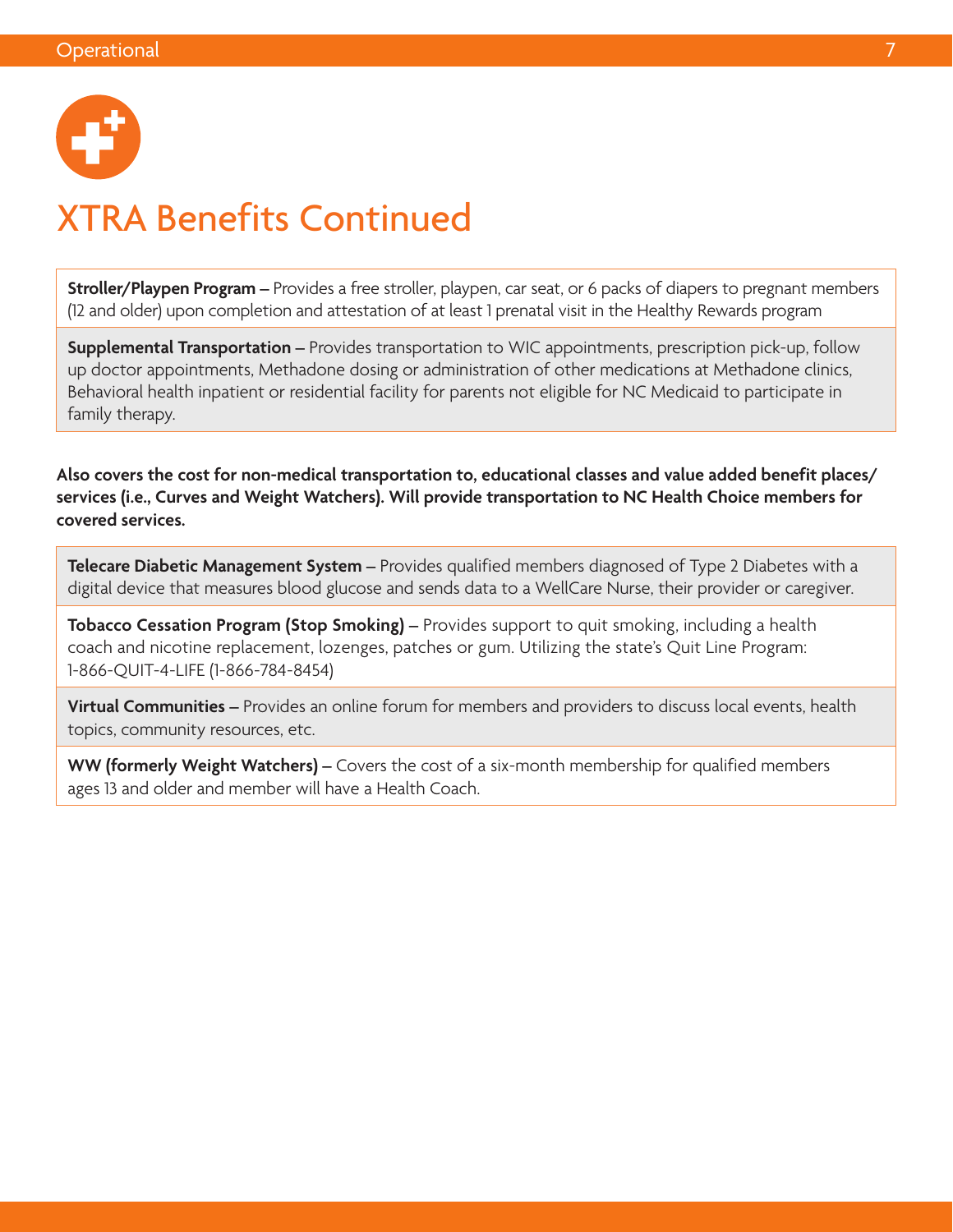

# WellCare's Provider Portal Has New Live-Chat Offerings

#### **CHECK OUT ALL THE NEW WAYS PROVIDERS CAN EASILY ACCESS IMMEDIATE ASSISTANCE**

**Providers will now have more options to easily access help thanks to the new Chat offers that are now available on the Provider Portal!** Live-Chat agents are trained to quickly – and accurately – answer your questions.





**If you would like more information on Live-Chat on the Provider Portal, please contact your provider representative.**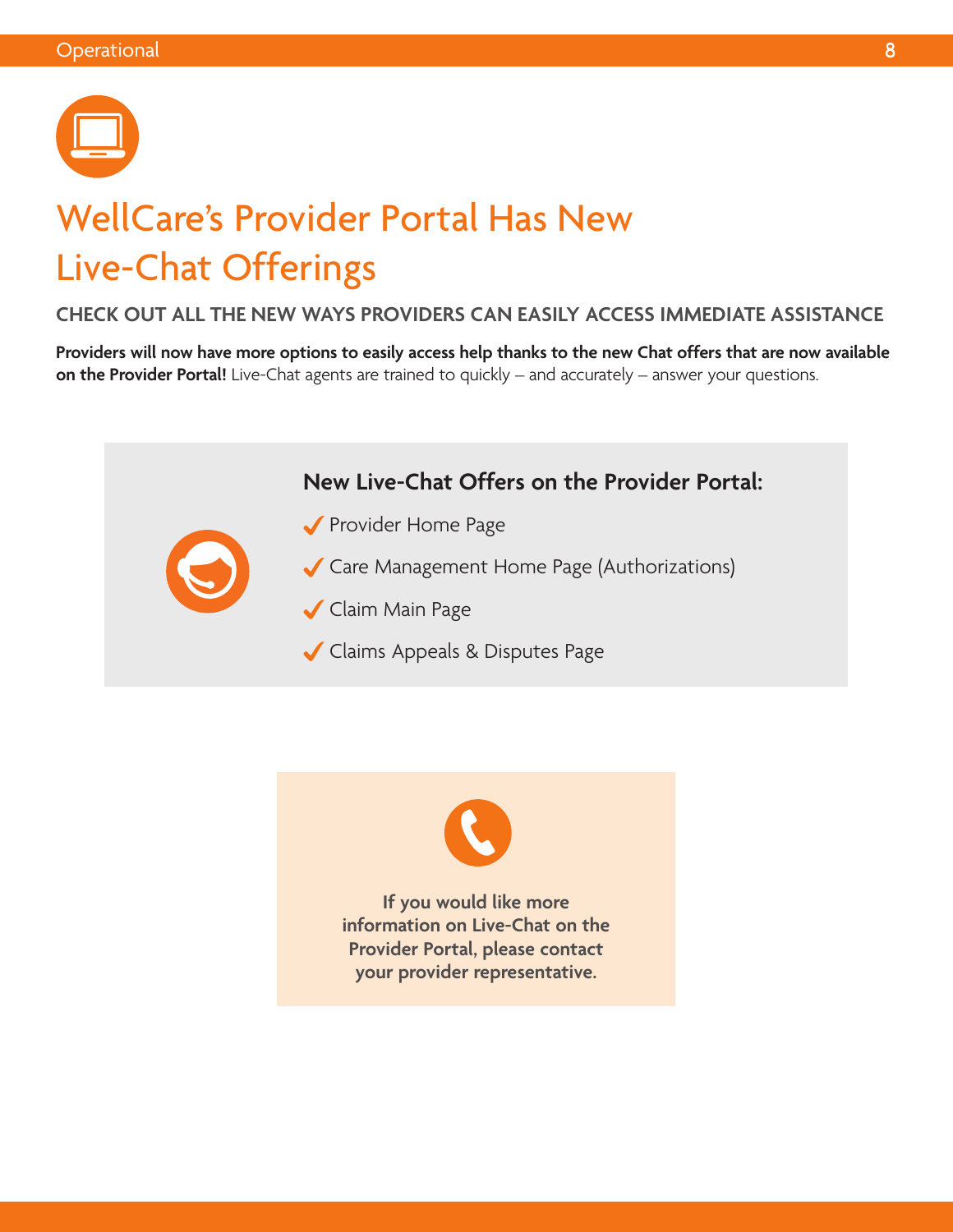

# How to Improve Patient Satisfaction and CAHPS Scores

What is the CAHPS? The Consumer Assessment of Healthcare Providers and Systems (CAHPS®) survey asks patients to evaluate their health care experiences. WellCare conducts an annual CAHPS survey, which asks members to rate experiences with their health care providers and plans. As one of our providers, you can provide a positive experience on key aspects of their care.

| <b>Know What</b><br><b>You Are Being</b><br><b>Rated On</b> | <b>What This Means:</b>                                                                                                                                                                  | <b>Tips to Increase</b><br><b>Patient Satisfaction:</b>                                                                                                                                                                                                                                                                  |
|-------------------------------------------------------------|------------------------------------------------------------------------------------------------------------------------------------------------------------------------------------------|--------------------------------------------------------------------------------------------------------------------------------------------------------------------------------------------------------------------------------------------------------------------------------------------------------------------------|
| <b>Getting</b><br><b>Needed Care</b>                        | • Ease of getting care, tests, or treatment<br>needed<br>• Obtained appointment with specialist as<br>soon as needed                                                                     | • Help patients by coordinating care for<br>tests or treatments<br>• Schedule appointments with specialists<br>and advise when additional care<br>is needed to allow time to obtain<br>appointments.                                                                                                                     |
| <b>Getting Care</b><br>Quickly                              | • Obtained needed care right away<br>• Obtained appointment for care as soon<br>as needed<br>• How often were you seen by the<br>provider within 15 minutes of your<br>appointment time? | • Educate your patients on how and where<br>to get care after office hours.<br>. Do you have on-call staff? Let your<br>patients know who they are and how to<br>reach them.<br>• See your patients within 15 minutes<br>of their appointment time. If you are<br>running late,<br>let your patients know and apologize. |
| <b>How Well</b><br><b>Doctors</b><br>Communicate            | • Doctor explained things in an<br>understandable way<br>• Doctor listened carefully<br>• Doctor showed respect<br>• Doctor spent enough time with you                                   | • The simple act of sitting down while<br>talking to patients can have a<br>profound effect.<br>• Ask your patients what is important<br>to them; this helps to increase their<br>satisfaction with your care.<br>• Invite questions and encourage<br>patients to take notes or offer visit<br>summary notes.            |

**We have provided some examples of best practice tips to help with each section.**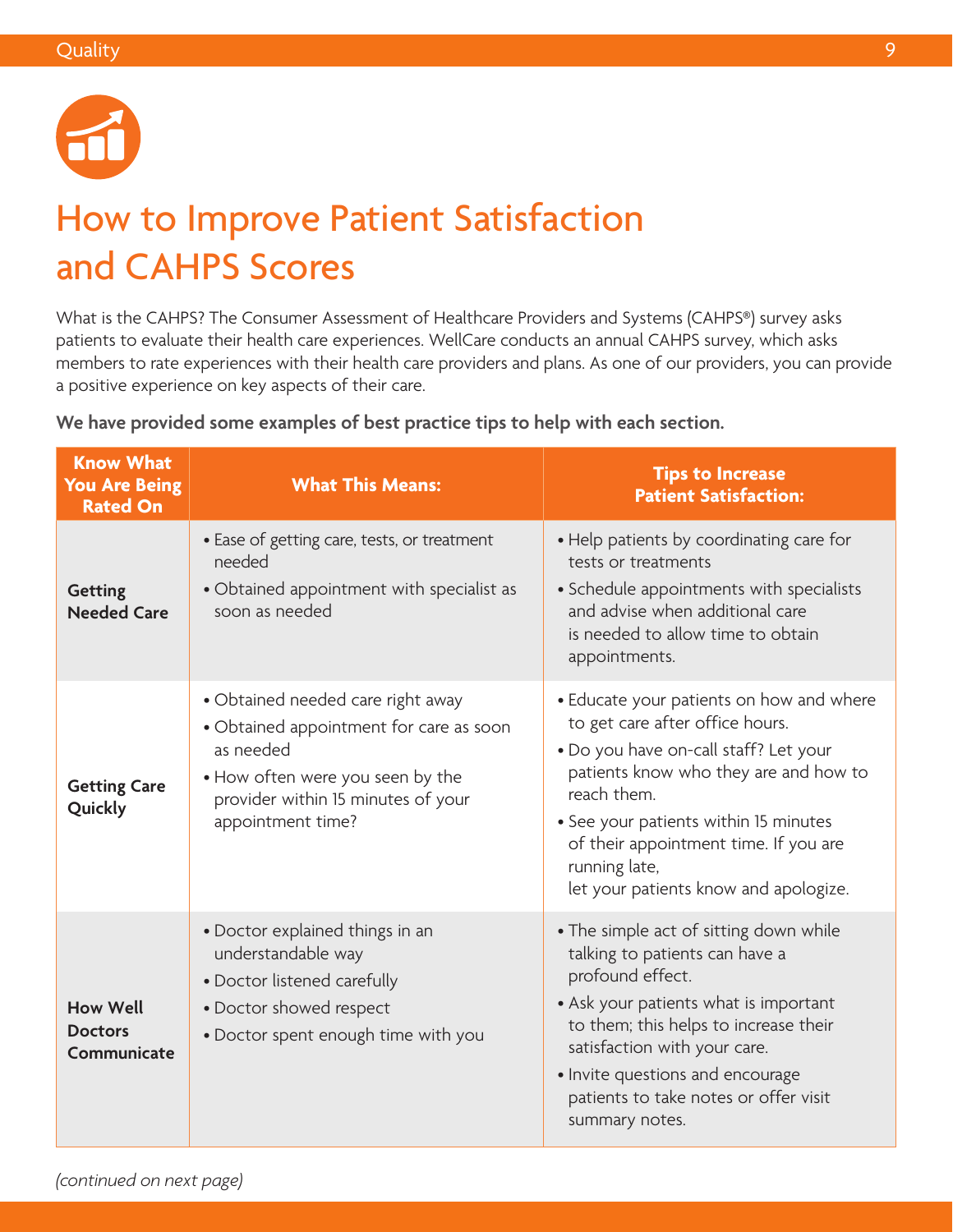

### How to Improve Patient Satisfaction and CAHPS Scores Continued

| <b>Know What</b><br><b>You Are Being</b><br><b>Rated On</b> | <b>What This Means:</b>                                                                                                                                                                                                                                                                                                                 | <b>Tips to Increase</b><br><b>Patient Satisfaction:</b>                                                                                                                                                                                                                                                                            |
|-------------------------------------------------------------|-----------------------------------------------------------------------------------------------------------------------------------------------------------------------------------------------------------------------------------------------------------------------------------------------------------------------------------------|------------------------------------------------------------------------------------------------------------------------------------------------------------------------------------------------------------------------------------------------------------------------------------------------------------------------------------|
| Coordination<br>of Care                                     | • In the last 6 months, did your personal<br>doctor seem informed and up-to-date<br>about the care you got from other<br>health providers?<br>· Did your doctor have your medical<br>records?<br>• Did your doctor follow up to provide<br>test results?<br>• Did your doctor talk to you about all<br>the medications you were taking? | • Help your patients schedule<br>appointments with specialists while<br>they are still at your office<br>• Review charts for the next day to ensure<br>appropriate documents are present (test<br>results, consult treatment notes, referrals)<br>• Ask your patients to tell you about the<br>medications they take at each visit |
| <b>Rating of</b><br>Personal<br><b>Doctor</b>               | • Using any number from 0 to 10, where 0<br>is the worst personal doctor possible and<br>10 is the best personal doctor possible,<br>what number would you use to rate your<br>personal doctor?                                                                                                                                         | • Studies have shown that patients feel<br>better about their doctor when they<br>ask their patients, "What's important<br>to you?"                                                                                                                                                                                                |
| <b>Annual Flu</b><br><b>Vaccine</b>                         | • Have you had a flu shot since July 1st of<br>last year?                                                                                                                                                                                                                                                                               | • Help your patients understand the value<br>of the flu vaccine.<br>• Recommend and give the flu vaccine to<br>your patients.                                                                                                                                                                                                      |



**Make sure both you and your medical team know the CAHPS questions and how your practice is being rated.**  *Knowledge is power!*